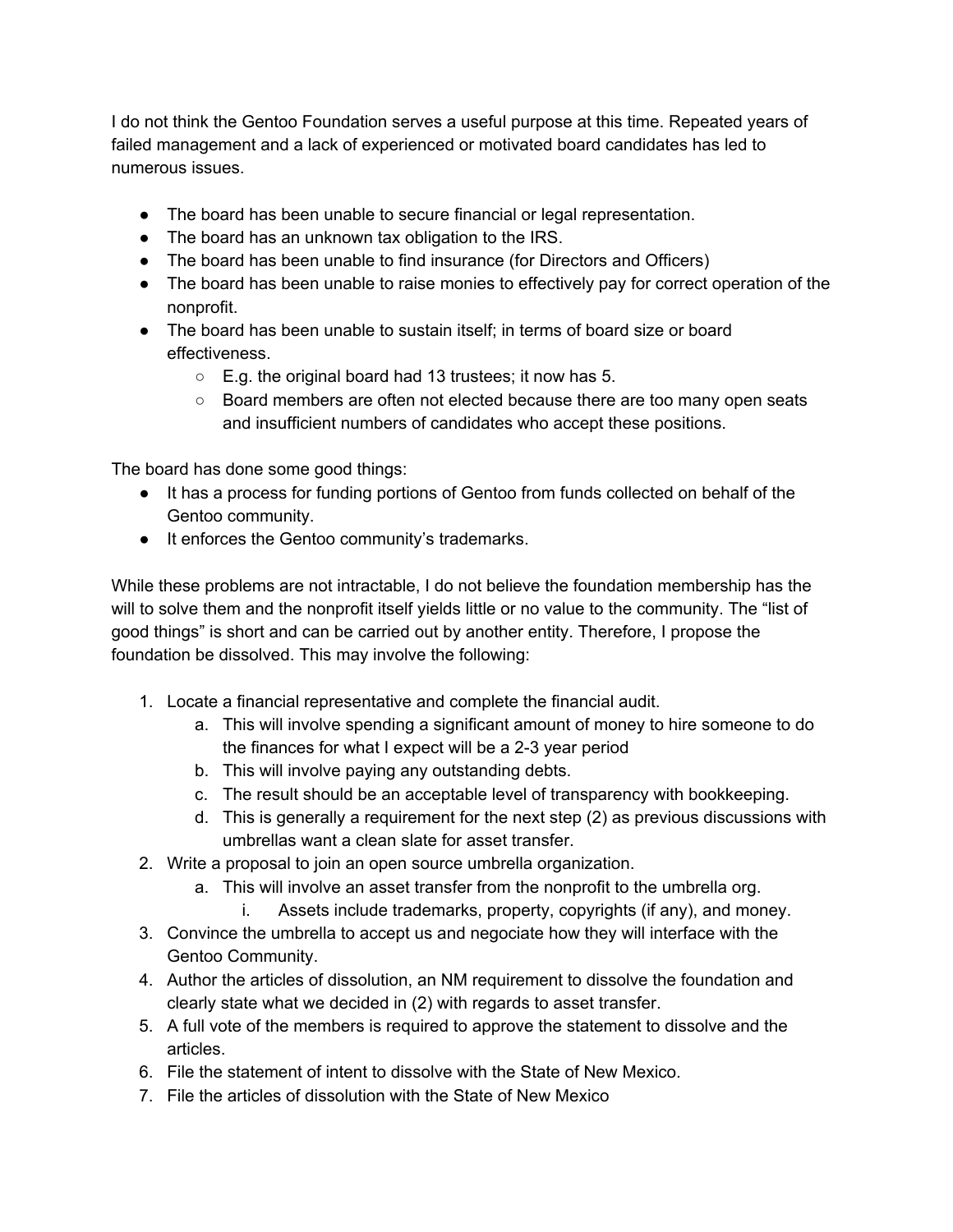8. Pay the \$50 filing fee.

The result will be that the Gentoo Foundation Inc. no longer exists.

Post-Foundation: Gentoo assets will be owned by an Open Source umbrella nonprofit which hopefully sustains a proper board. This organization will defend the trademarks, accept funds on behalf of the community, and dispense funds at the community's request.

I expect this process to take at least 2-3 years.

As a board member, I am unlikely to vote for any resolution or item that prolongs the life of the foundation past this timeframe or on items that do not directly help dissolve the Foundation.

-A